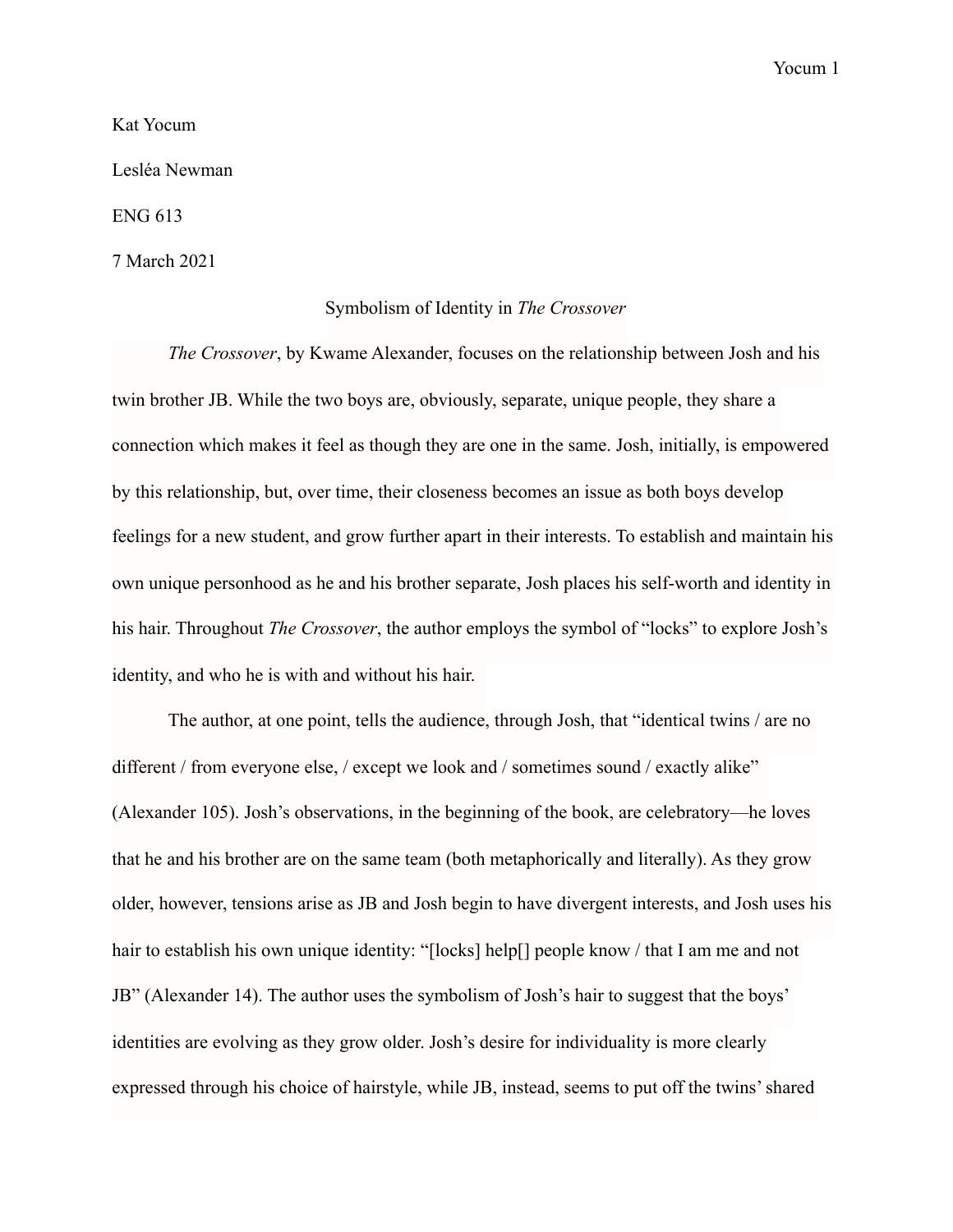sports interests for more romantic pursuits. Josh even goes so far as to say his locks "make [him] feel / like a king," proving that much of his self-worth comes from his hairstyle (Alexander 14).

Josh explains that he wears his hair in locks not only to differentiate himself from JB, but also because it makes him feel closer to their Dad: "ever since I watched / the clip of Dad / posterizing / that seven-foot Croatian center / on ESPN's *Best Dunks Ever*; / soaring through the air—his / long twisted hair like wings / carrying him / high above / the rim—I knew / one day / I'd need / my own wings / to fly" (Alexander 14). Josh, like his dad, is a great athlete; but, he believes these skills come from his "wings." Josh's locks connect him to not only his father, but also the game of basketball. This deep connection is why, after Josh is forced to shave his locks due to a lost bet, he loses himself and things go south for not only him, but also his family: "[JB] opens the scissors, / grabs my hair / to slash a strand" (Alexander 30).

 Josh's sense of restlessness, isolation, and confusion throughout the rest of the novel can be seen as the direct result of losing his locks—of losing himself: "Ever seen an eagle soar? So high, so fly. Me and my wings are—and that's when I remember: MY. WINGS. ARE. GONE" (Alexander 131). Though changing one's hair is a normal part of life, this tragic circumstance suggests that Josh's identity will have to shift drastically as he further separates himself from his brother. The author reinforces this symbol of lost identity, much like Samson losing his hair and, thus, his strength: "I feel empty with no hair" (Alexander 204). Josh's character is so deeply rooted in his appearance, in his locks, that he is unsure who he is without them.

 Toward the end of the novel, however, Josh begins to accept who he is apart from JB, as well as his new role—one that he is given upon his father's passing: "I guess you Da Man now,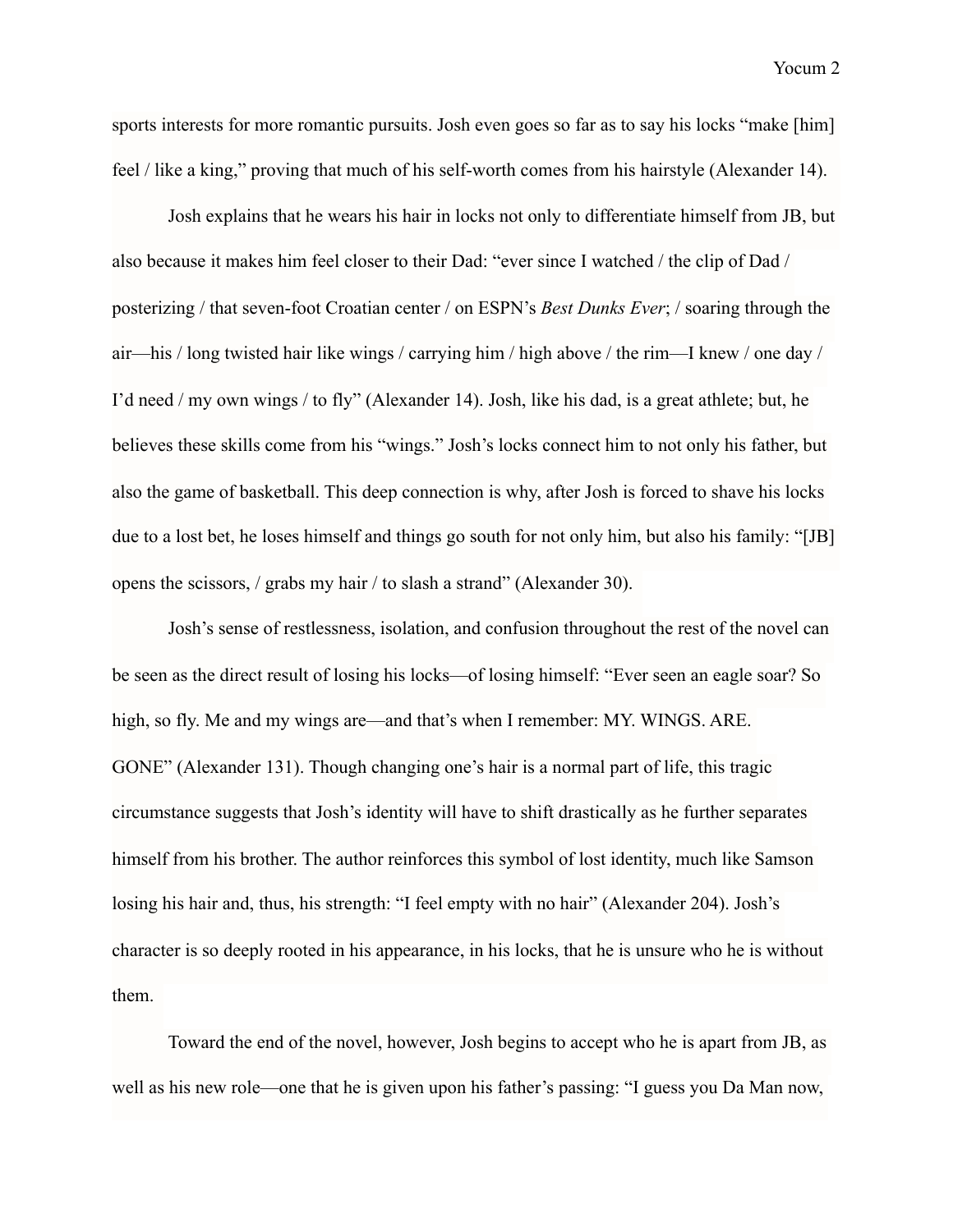Filthy" (Alexander 236). Over the course of the novel, Josh uses his locks for various reasons, whether it be to connect him with his father, separate himself from his brother, or improve his game; but, ultimately, he has to learn what it means to be a man, to be himself, without his chosen hairstyle and without his father. The author, throughout *The Crossover*, equates Josh's identity with the symbol of his locks, and explores the consequences Josh faces when he loses them.